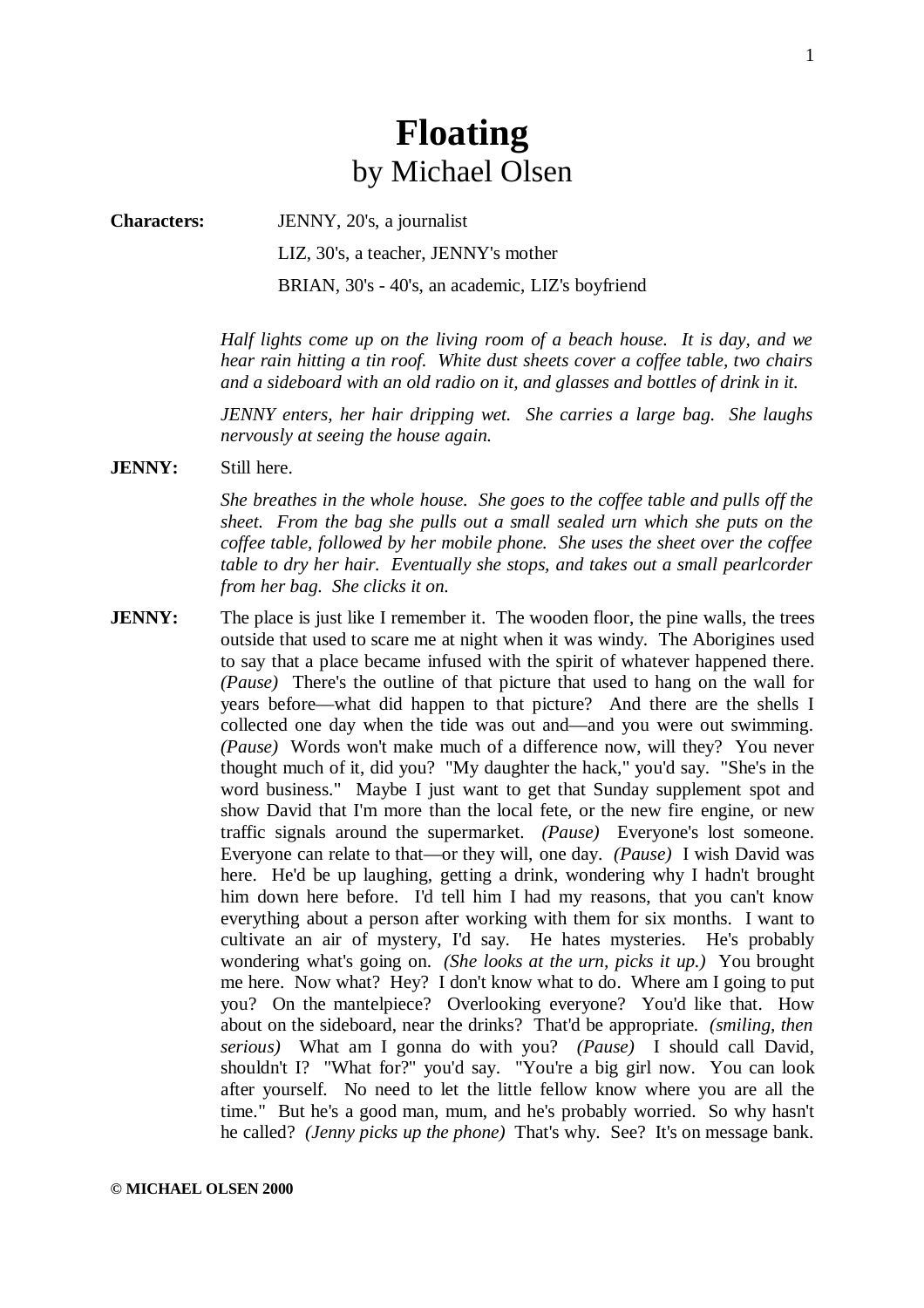Here. *(Jenny checks her messages)* It is him. Hear him? He's got such a nice voice. *(listening)* Hmm. I'll give him a ring. *(Jenny dials a number, then stops halfway through.)* I suppose running off like that after the service did get them a bit worried, but I couldn't hang around. All that small talk. People saying those gushy nice things about you. Yuck. You would have hated it too. *(Pause)* Well, can't sit around here all day just waiting. *(Jenny pulls the sheet off the sideboard)* Work to do. You always said it when we arrived.

*Full lights come up. It is day. LIZ enters. She dumps her bag on the floor.*

LIZ: Let's clear out the cobwebs!

*Liz pulls the remaining sheets off, then grabs a feather duster and starts doing the windows. BRIAN enters, carrying a couple of boxes of food which he puts down on the coffee table. He pauses from his unpacking as Jenny touches him, remembering his face, the feel of his arms, his hands and arms.*

**JENNY:** I must admit you weren't too bad as boyfriends went, but there was no way I was going to be nice to you. *(Pause)* I'd forgotten how strong your arms were. Dad never had such strong arms.

*Brian resumes unpacking.*

**LIZ:** It's always the same. The place needs a good going over.

**BRIAN:** What about Jen?

**LIZ:** What about her?

- **BRIAN:** I really didn't think you'd just dump her at the milkbar!
- **JENNY:** You really called my bluff on that one.
- **LIZ:** She'd been complaining all the way down about how she wanted an icy pole, but when she said daddy would always get her one, well, that was it. She got one. It's only a short walk.

*Liz goes to pull out a cigarette, but her packet is empty.*

- LIZ: Shit. Should have got Jen to get me some more.
- **BRIAN:** It's hot outside. She doesn't have a hat.

**LIZ:** She'll be fine.

- **BRIAN:** Liz.
- **LIZ:** What do you think of the house? Nice huh? And the beach is just across the road.
- **JENNY:** Always good at diversions.
- LIZ: Always makes me feel—you know.

*Liz drapes her arms around Brian and kisses him. Brian responds in kind.*

LIZ: The heat in the sand, the sun, the water. I can't help it. It all takes me back to lazy days on Brighton Beach and feeling coconut oil being rubbed into my back. *(Pause)* I think there's some in the bathroom.

2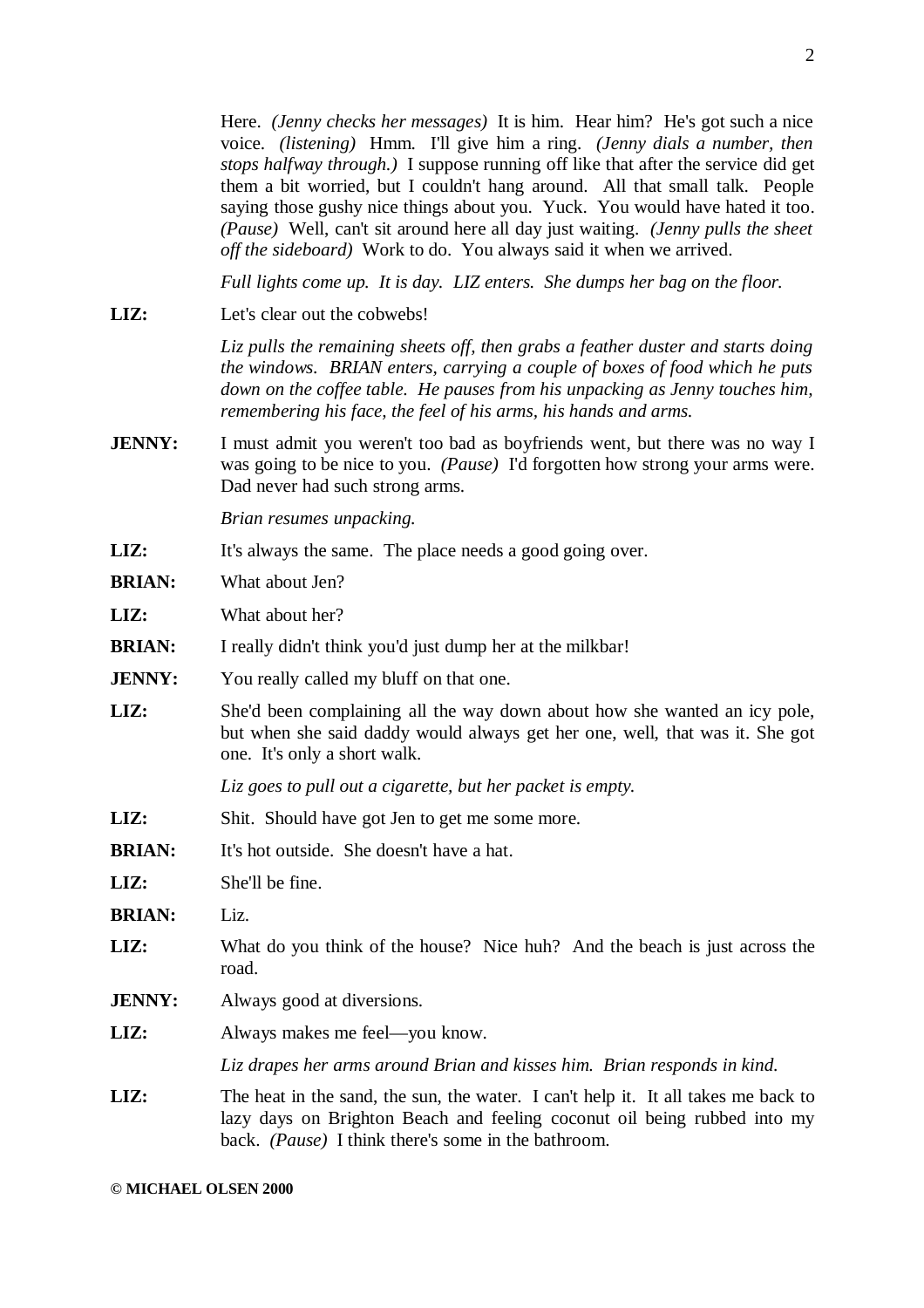|               | Liz goes off into the bathroom.                                                                                                                                                                                                                                                                                                                                                                                                                                                                                                                                                                                                                                                                                                |
|---------------|--------------------------------------------------------------------------------------------------------------------------------------------------------------------------------------------------------------------------------------------------------------------------------------------------------------------------------------------------------------------------------------------------------------------------------------------------------------------------------------------------------------------------------------------------------------------------------------------------------------------------------------------------------------------------------------------------------------------------------|
| <b>BRIAN:</b> | It's got a nice feel about it this place. Whose is it?                                                                                                                                                                                                                                                                                                                                                                                                                                                                                                                                                                                                                                                                         |
| LIZ:          | ( <i>off</i> ) My father built it years ago. We've been coming down here for years.                                                                                                                                                                                                                                                                                                                                                                                                                                                                                                                                                                                                                                            |
| <b>BRIAN:</b> | Oh.                                                                                                                                                                                                                                                                                                                                                                                                                                                                                                                                                                                                                                                                                                                            |
|               | Liz enters with a bottle of coconut oil.                                                                                                                                                                                                                                                                                                                                                                                                                                                                                                                                                                                                                                                                                       |
| <b>BRIAN:</b> | So why haven't we been down here before?                                                                                                                                                                                                                                                                                                                                                                                                                                                                                                                                                                                                                                                                                       |
|               | Liz goes to Brian.                                                                                                                                                                                                                                                                                                                                                                                                                                                                                                                                                                                                                                                                                                             |
| LIZ:          | I don't know. You've been busy. I've been busy. Jen's had things on.                                                                                                                                                                                                                                                                                                                                                                                                                                                                                                                                                                                                                                                           |
| <b>BRIAN:</b> | I'm sorry we have to go back Sunday morning.                                                                                                                                                                                                                                                                                                                                                                                                                                                                                                                                                                                                                                                                                   |
| LIZ:          | The little rats playing up?                                                                                                                                                                                                                                                                                                                                                                                                                                                                                                                                                                                                                                                                                                    |
| <b>BRIAN:</b> | It's the only time the uni gives me to do my research. Goodness knows it's hard<br>enough getting grad students to help out.                                                                                                                                                                                                                                                                                                                                                                                                                                                                                                                                                                                                   |
| LIZ:          | What are you looking at again?                                                                                                                                                                                                                                                                                                                                                                                                                                                                                                                                                                                                                                                                                                 |
| <b>BRIAN:</b> | The effect of isolation on the immune system.                                                                                                                                                                                                                                                                                                                                                                                                                                                                                                                                                                                                                                                                                  |
| <b>JENNY:</b> | How ironic.                                                                                                                                                                                                                                                                                                                                                                                                                                                                                                                                                                                                                                                                                                                    |
| LIZ:          | How do you measure that?                                                                                                                                                                                                                                                                                                                                                                                                                                                                                                                                                                                                                                                                                                       |
| <b>BRIAN:</b> | We infect two rats with a disease and leave one on his own, and the other we<br>pop in with all the others.                                                                                                                                                                                                                                                                                                                                                                                                                                                                                                                                                                                                                    |
| LIZ:          | This is science? They'll die. Won't they?                                                                                                                                                                                                                                                                                                                                                                                                                                                                                                                                                                                                                                                                                      |
| <b>BRIAN:</b> | Not necessarily. Most will die, but some—mostly the ones who are in the<br>group—will survive.                                                                                                                                                                                                                                                                                                                                                                                                                                                                                                                                                                                                                                 |
| LIZ:          | And the point of all this is?                                                                                                                                                                                                                                                                                                                                                                                                                                                                                                                                                                                                                                                                                                  |
| <b>BRIAN:</b> | He who sticks with the group will have a greater chance of survival.                                                                                                                                                                                                                                                                                                                                                                                                                                                                                                                                                                                                                                                           |
| LIZ:          | Why is the whole of psychology all about proving things your mother could<br>have told you?                                                                                                                                                                                                                                                                                                                                                                                                                                                                                                                                                                                                                                    |
| <b>BRIAN:</b> | What things did your mother tell you?                                                                                                                                                                                                                                                                                                                                                                                                                                                                                                                                                                                                                                                                                          |
| LIZ:          | The usual. To be nice. To always look your best. Always wear clean undies.<br>That sort of thing. But there was this frivolous quality about her. She could<br>walk into any shop in town and tell you the price of everything there, but she<br>only ever bought things from Woolies and K-Mart. My father told me once<br>that when I was sick as a kid—really crook—and he was away working—we<br>lived in the country—I had a really bad cough. Went on for days. Mum took<br>me to the doctor's—I don't remember any of this—and the doctor wasn't too<br>sure about what I had, but he offered my mother the choice of two vaccines, a<br>new one that covered quite a few things, and the old one, that just dealt with |

whooping cough. There was a bit of a price difference, but mum didn't

hesitate: she bought the cheaper vaccine. Obviously it was the right one.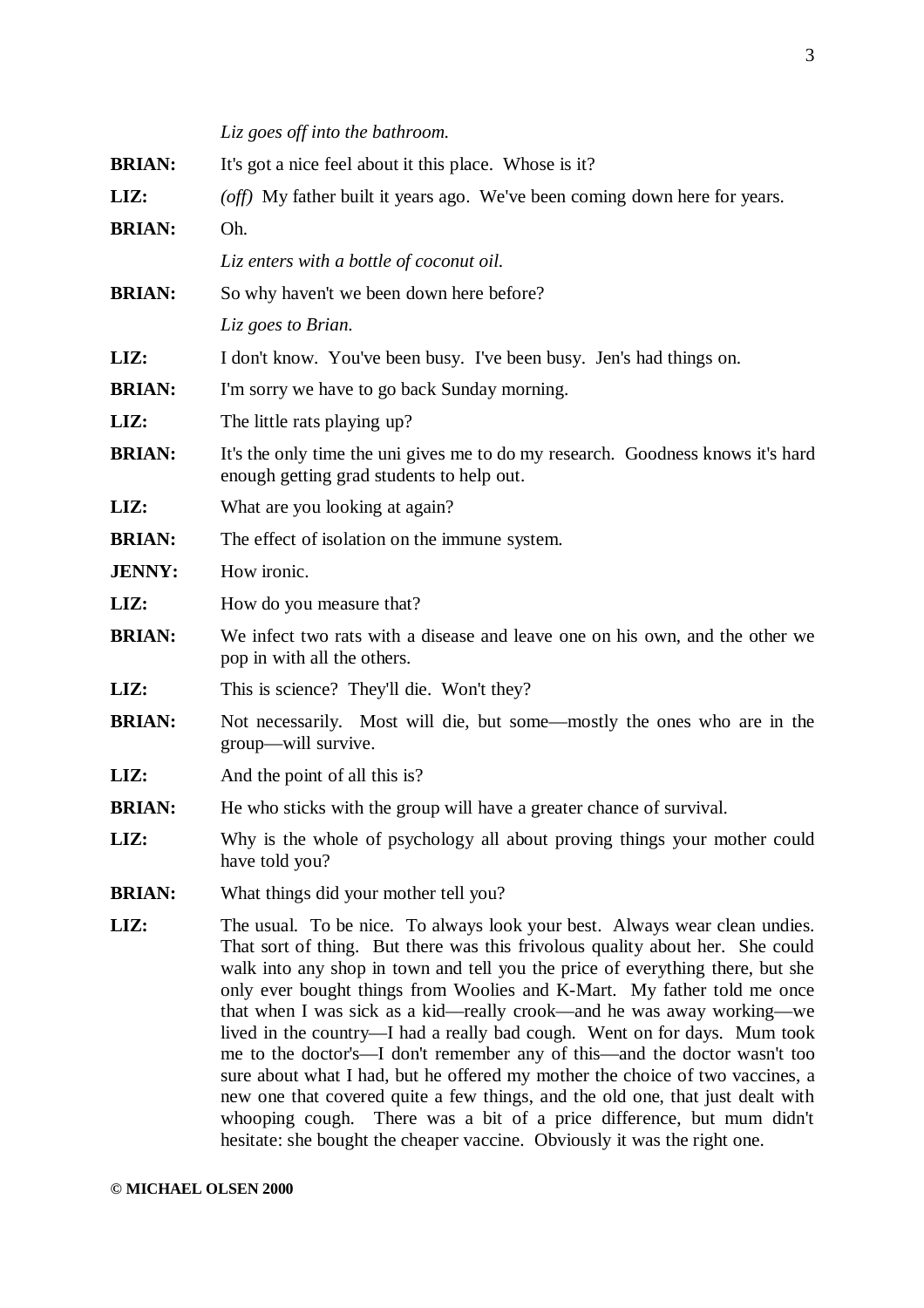| <b>BRIAN:</b> | Obviously. ( <i>Pause</i> ) When will the divorce be final?                                                                                                             |
|---------------|-------------------------------------------------------------------------------------------------------------------------------------------------------------------------|
| LIZ:          | Next month. God knows why we've taken so long to get around to it. Maybe<br>the nuns did a better job on me than I thought.                                             |
| <b>JENNY:</b> | Bullshit. You were just lazy.                                                                                                                                           |
| <b>BRIAN:</b> | George didn't want to, did he?                                                                                                                                          |
| LIZ:          | He thought we could work things out. I never knew the Greeks could be so<br>stubborn.                                                                                   |
| <b>JENNY:</b> | Well couldn't you?                                                                                                                                                      |
| <b>BRIAN:</b> | But you didn't want to.                                                                                                                                                 |
| LIZ:          | When it's dead, it's dead, and nothing's gonna revive it.                                                                                                               |
| <b>JENNY:</b> | And you had nothing to do with it!                                                                                                                                      |
| <b>BRIAN:</b> | Always takes two to tango, I suppose.                                                                                                                                   |
| <b>JENNY:</b> | Exactly!                                                                                                                                                                |
| LIZ:          | And just what the hell do you mean by that?                                                                                                                             |
| <b>BRIAN:</b> | Could explain why Jen's behaving the way she is.                                                                                                                        |
| LIZ:          | She's a kid. They play up. Simple as that.                                                                                                                              |
| <b>BRIAN:</b> | I just think you should take it easy with her, that's all. You don't know what<br>she's going through.                                                                  |
| LIZ:          | And you do?                                                                                                                                                             |
| <b>BRIAN:</b> | My parents separated when I was 8.                                                                                                                                      |
| <b>JENNY:</b> | I never knew that.                                                                                                                                                      |
| <b>BRIAN:</b> | I thought I was responsible. Thought my mother was to blame. I didn't speak<br>to her for a whole year. It turned out my father was having an affair.                   |
| LIZ:          | What happened?                                                                                                                                                          |
| <b>BRIAN:</b> | He'd started coming home late at night from work. Mum got suspicious and<br>hired a private detective to follow him, and that's how she found out.                      |
| LIZ:          | Lovely.                                                                                                                                                                 |
| <b>BRIAN:</b> | So you don't know what Jen's going through.                                                                                                                             |
| LIZ:          | Well neither do you—really—and I'd appreciate it if you just let me handle her<br>in my own way, OK?                                                                    |
| <b>JENNY:</b> | You handled it really well, didn't you mum?                                                                                                                             |
| <b>BRIAN:</b> | OK.                                                                                                                                                                     |
| LIZ:          | I didn't even want her down here this weekend. George was going to have her<br>but cancelled at the last minute. Some deal had come up he didn't want to get<br>out of. |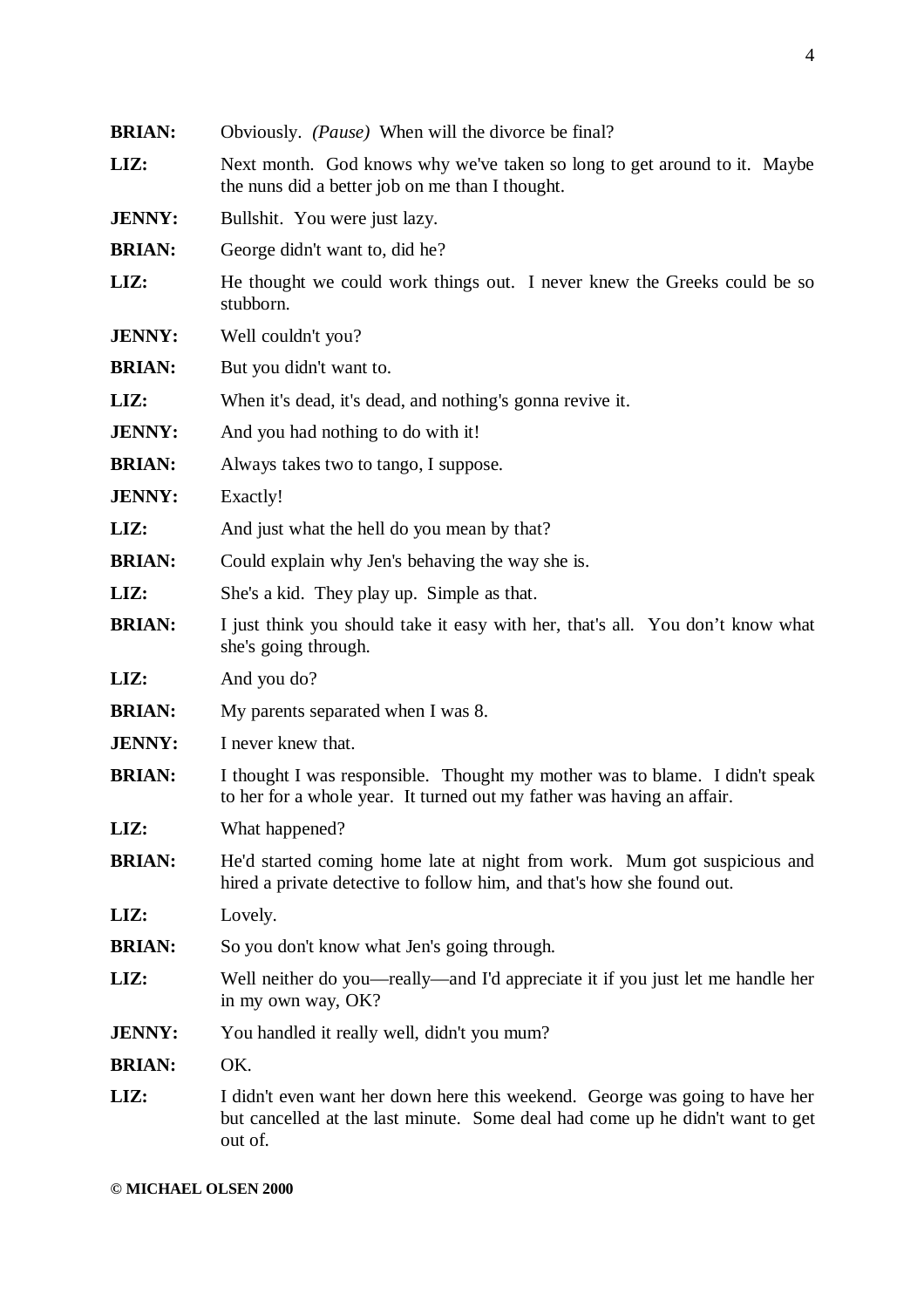| <b>JENNY:</b> | Nice to be wanted.                                                                                                                                                                                           |
|---------------|--------------------------------------------------------------------------------------------------------------------------------------------------------------------------------------------------------------|
| <b>BRIAN:</b> | Model father.                                                                                                                                                                                                |
| <b>JENNY:</b> | You didn't know a thing about him!                                                                                                                                                                           |
| LIZ:          | At least he's consistent. I'll give him that.                                                                                                                                                                |
| <b>JENNY:</b> | He tried, alright! He really tried! You didn't help.                                                                                                                                                         |
| <b>BRIAN:</b> | I can't believe how a parent could be so unreliable. It absolutely amazes me.<br>It's almost like he doesn't know he has a daughter.                                                                         |
| LIZ:          | That's right. That's right. Whereas I know only too well that I've got one.                                                                                                                                  |
| <b>JENNY:</b> | Well who had me for goodness sake!                                                                                                                                                                           |
| LIZ:          | Must admit though, he is getting better in some respects. He was there for the<br>first day of high school, taking pictures, getting her to pose in front of the<br>school gate. It was a bit of a surprise. |
| <b>BRIAN:</b> | I remember what you were like before you guys finally separated. You were a<br>wreck. I couldn't bear seeing you like that.                                                                                  |
| LIZ:          | Thanks Lancelot.                                                                                                                                                                                             |
| <b>BRIAN:</b> | I'm here for you, for Jen—that's all.                                                                                                                                                                        |
| LIZ:          | I know. (Liz goes and kisses Brian) Come on. How 'bout it?                                                                                                                                                   |
|               | Liz stands and starts stripping down to a pair of bathers.                                                                                                                                                   |
| <b>BRIAN:</b> | What? Jen will be here any—                                                                                                                                                                                  |
| LIZ:          | Let's go to the beach!                                                                                                                                                                                       |
| <b>BRIAN:</b> | It's a bit late, isn't it?                                                                                                                                                                                   |
| LIZ:          | It's only 5:30! Come on! I can't wait. I've been in a stuffy classroom all week<br>with 40 farting adolescents. I want to get out there, just float away.                                                    |
| <b>BRIAN:</b> | What about Jen?                                                                                                                                                                                              |
| LIZ:          | What about her?                                                                                                                                                                                              |
| <b>BRIAN:</b> | I might wait here for her.                                                                                                                                                                                   |
| LIZ:          | We'll just leave a note.                                                                                                                                                                                     |
| <b>BRIAN:</b> | I'd feel better if-                                                                                                                                                                                          |
| LIZ:          | Come on, Bri. She's a big girl now. She knows how to get to the beach.                                                                                                                                       |
| <b>BRIAN:</b> | Really, it's no problem.                                                                                                                                                                                     |
| LIZ:          | What is it Bri?                                                                                                                                                                                              |
| <b>BRIAN:</b> | What?                                                                                                                                                                                                        |
| LIZ:          | Almost makes me think                                                                                                                                                                                        |
| <b>BRIAN:</b> | What?                                                                                                                                                                                                        |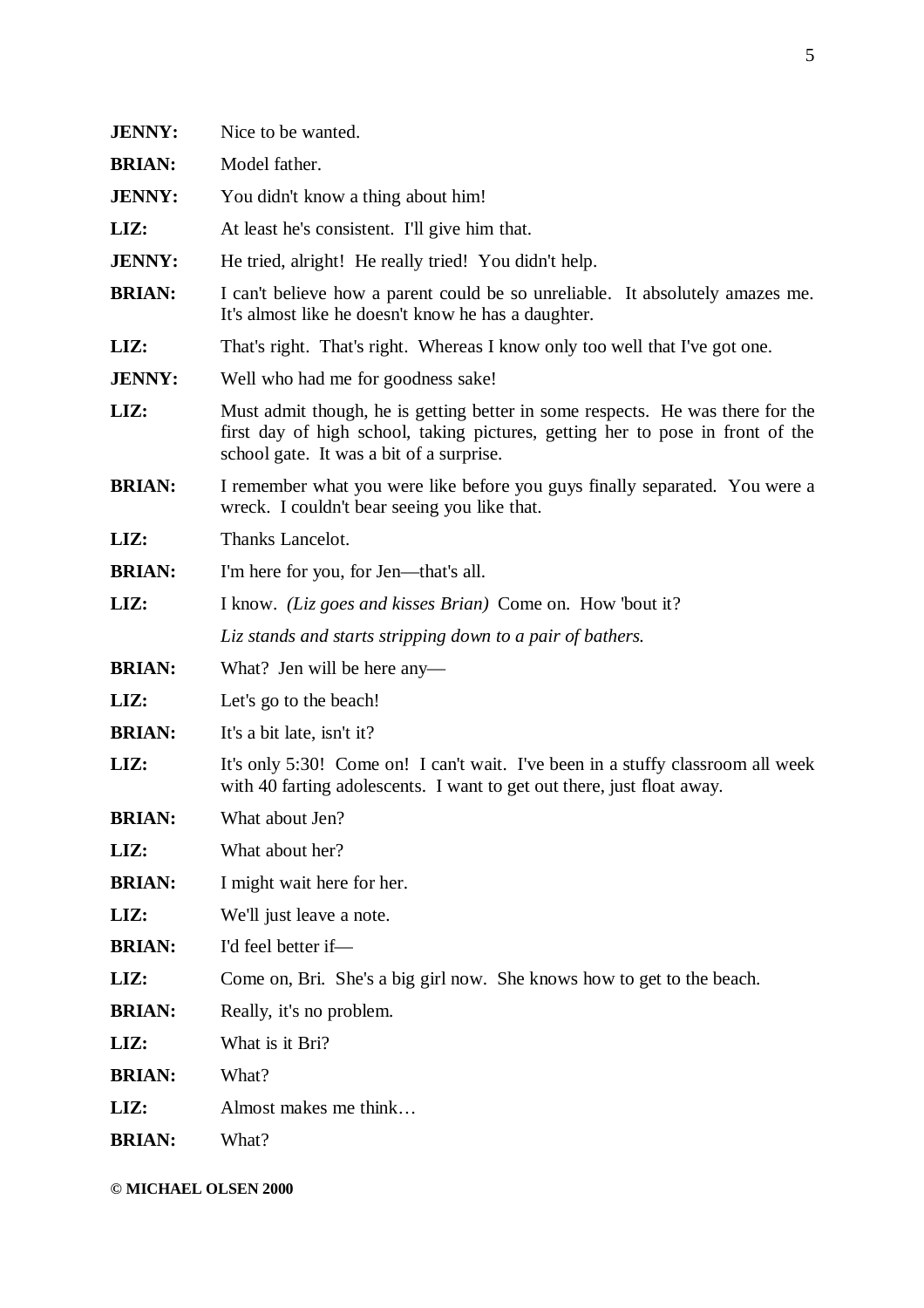| LIZ:          | I don't know. Seems odd, what you say about Jen. How do you feel about her?                                                  |
|---------------|------------------------------------------------------------------------------------------------------------------------------|
| <b>BRIAN:</b> | How do you—oh, I get it, you think—                                                                                          |
| LIZ:          | I don't know what to think.                                                                                                  |
| <b>BRIAN:</b> | I'm just worried, that's all. She's a great kid and she's going through a tough<br>time.                                     |
| LIZ:          | Yeah? Well so am I. Have you thought about that? Huh? Maybe I need you<br>more than she does, OK? What do you think of that? |
| <b>BRIAN:</b> | I love you, you know that. Of course I do. But Jen's a kid.                                                                  |
| <b>JENNY:</b> | <i>(to Brian)</i> Why did you care so much?                                                                                  |
| I 17.         | Ob graat here we go. Forget about it Let's go                                                                                |

LIZ: Oh great here we go. Forget about it. Let's go.

- **BRIAN:** No.
- **LIZ:** Alright stay here. See if I care. I'll see you when I get back.
	- *Liz leaves.*
- **BRIAN:** OK.
- **JENNY:** It was the first time I'd been alone with Brian. I asked that big question, the one that every kid asks a parent's boyfriend or girlfriend.
- **BRIAN:** I don't know if we will or not. It just depends how things work out. We've only been together a little while but—who knows? Come on. We better hurry up and find your mum.
- **JENNY:** I didn't want to.
- **BRIAN:** Don't you want to go for a swim? It'll be nice. Really.
- **JENNY:** So we went down there. Following mum, trying to catch up with her.
- **BRIAN:** Can you see her?
- **JENNY:** She was a mile offshore—floating—like she always did.
- **BRIAN:** She's—ah—quite a way out, isn't she?

*Brian slowly exits.*

**JENNY:** That was mum. Distant. Untouchable. Unsinkable. She swam away from all of us. Even dad didn't swim out to her. He said he could, he just couldn't be bothered.

*Jenny turns back to the urn, then looks around the house.*

**JENNY:** *(singing)* We're all going on a summer holiday (et. al). Every time I hear that song I think about this place, and that weekend when it all turned.

> *Brian enters, followed by Liz. They have just returned from the beach, and carry umbrella, spade, towels and bags full of beach gear. Brian also carries an early model mobile phone, big and bulky. As Liz enters she storms up to the radio and turns it off.*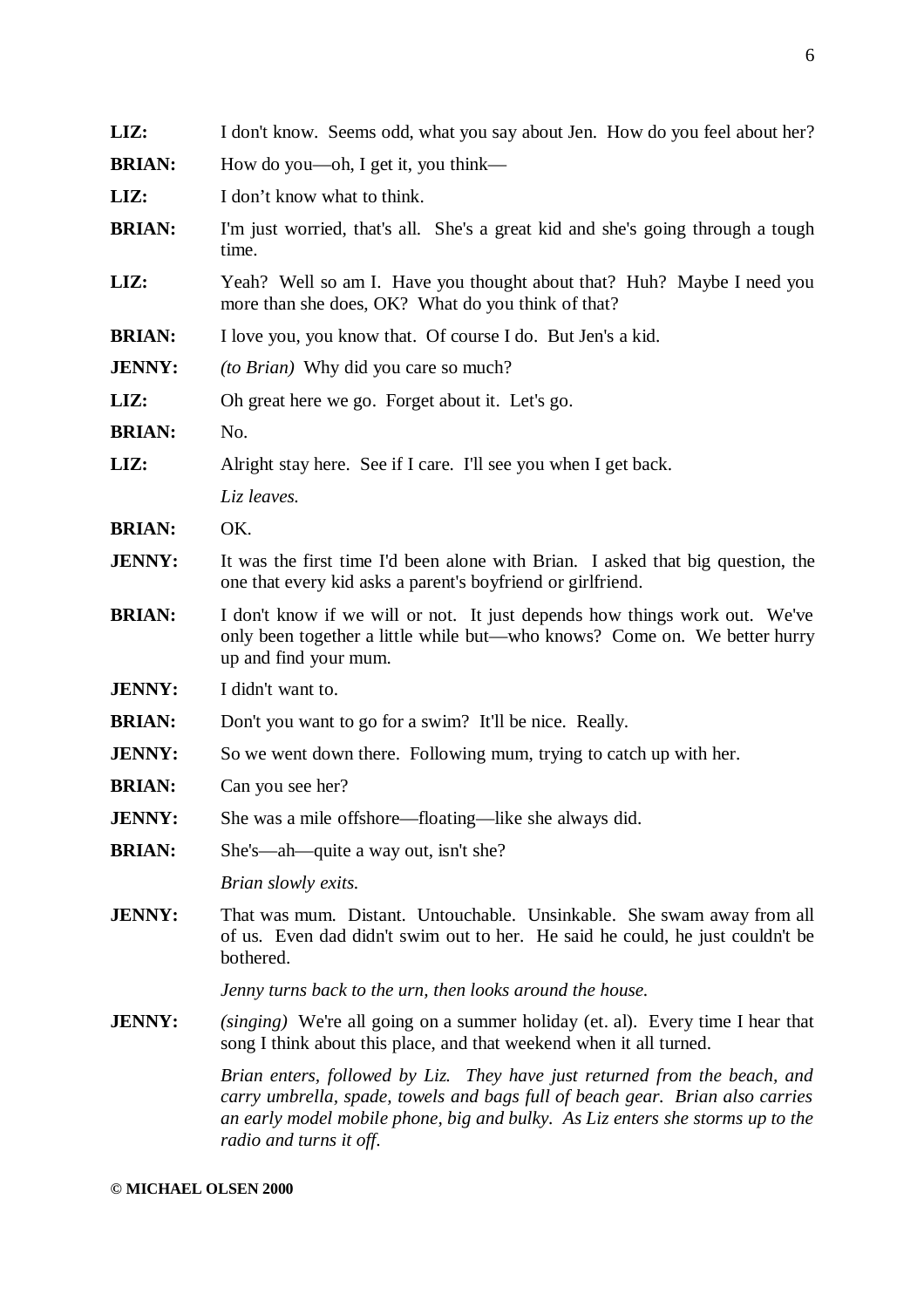| LIZ:          | Who left this damn thing on?                                                                                                                                                                                                                                                                                                             |
|---------------|------------------------------------------------------------------------------------------------------------------------------------------------------------------------------------------------------------------------------------------------------------------------------------------------------------------------------------------|
| <b>BRIAN:</b> | (Shrugging) Who cares? You saved us from Cliff Richard. We're safe now.                                                                                                                                                                                                                                                                  |
| LIZ:          | Waste of electricity. <i>(to Jenny)</i> Go and buy yourself an icy pole, OK? OK?<br>Off you go.                                                                                                                                                                                                                                          |
| <b>JENNY:</b> | But I didn't go, did I? I stayed outside and listened.                                                                                                                                                                                                                                                                                   |
|               | Liz collapses in a chair.                                                                                                                                                                                                                                                                                                                |
| LIZ:          | My God! This heat! You just can't get away from it. The moment you're out<br>of the water you're dry. (Wiping her ears and face) And the sand. It gets in<br>everywhere.                                                                                                                                                                 |
| <b>JENNY:</b> | You loved the heat! You were made for summer.                                                                                                                                                                                                                                                                                            |
| <b>BRIAN:</b> | Drink?                                                                                                                                                                                                                                                                                                                                   |
| LIZ:          | A large one, thanks.                                                                                                                                                                                                                                                                                                                     |
|               | Brian goes and prepares drinks.                                                                                                                                                                                                                                                                                                          |
| LIZ:          | Oh.                                                                                                                                                                                                                                                                                                                                      |
| <b>BRIAN:</b> | What?                                                                                                                                                                                                                                                                                                                                    |
|               | Liz pulls out a travel brochure she was sitting on. Brian takes it off her.                                                                                                                                                                                                                                                              |
| <b>BRIAN:</b> | This is the Trafalgar Tours brochure—                                                                                                                                                                                                                                                                                                    |
| LIZ:          | Uh-huh.                                                                                                                                                                                                                                                                                                                                  |
| <b>BRIAN:</b> | —for Europe. I brought down a whole lot of them so we could look through<br>them all. (Brian scoops up a few from beside the radio) Did you see this one?<br>You can do half a dozen different countries in three weeks. That's the great<br>thing about Europe—it's all packed together in one small little area. What do<br>you think? |
| LIZ:          | I don't want to think right now. OK?                                                                                                                                                                                                                                                                                                     |
| <b>JENNY:</b> | You never went anywhere, did you? Not then, not ever. Australia was more<br>than you ever needed.                                                                                                                                                                                                                                        |
| LIZ:          | Where's that drink?                                                                                                                                                                                                                                                                                                                      |
| <b>JENNY:</b> | The first for the day, but not the last.                                                                                                                                                                                                                                                                                                 |
| <b>BRIAN:</b> | Come on. We need to decide soon so we can book.                                                                                                                                                                                                                                                                                          |
| LIZ:          | Fine. But not today. Not now. Alright?                                                                                                                                                                                                                                                                                                   |
| <b>BRIAN:</b> | (handing Liz her drink) OK.                                                                                                                                                                                                                                                                                                              |
|               | Liz notes how small the drink is, and downs it quickly. She holds out the empty<br>glass for a refill.                                                                                                                                                                                                                                   |
| LIZ:          | ( <i>smiling</i> ) Better make this one a double.                                                                                                                                                                                                                                                                                        |
|               | Brian takes the glass, fills it, makes his own drink.                                                                                                                                                                                                                                                                                    |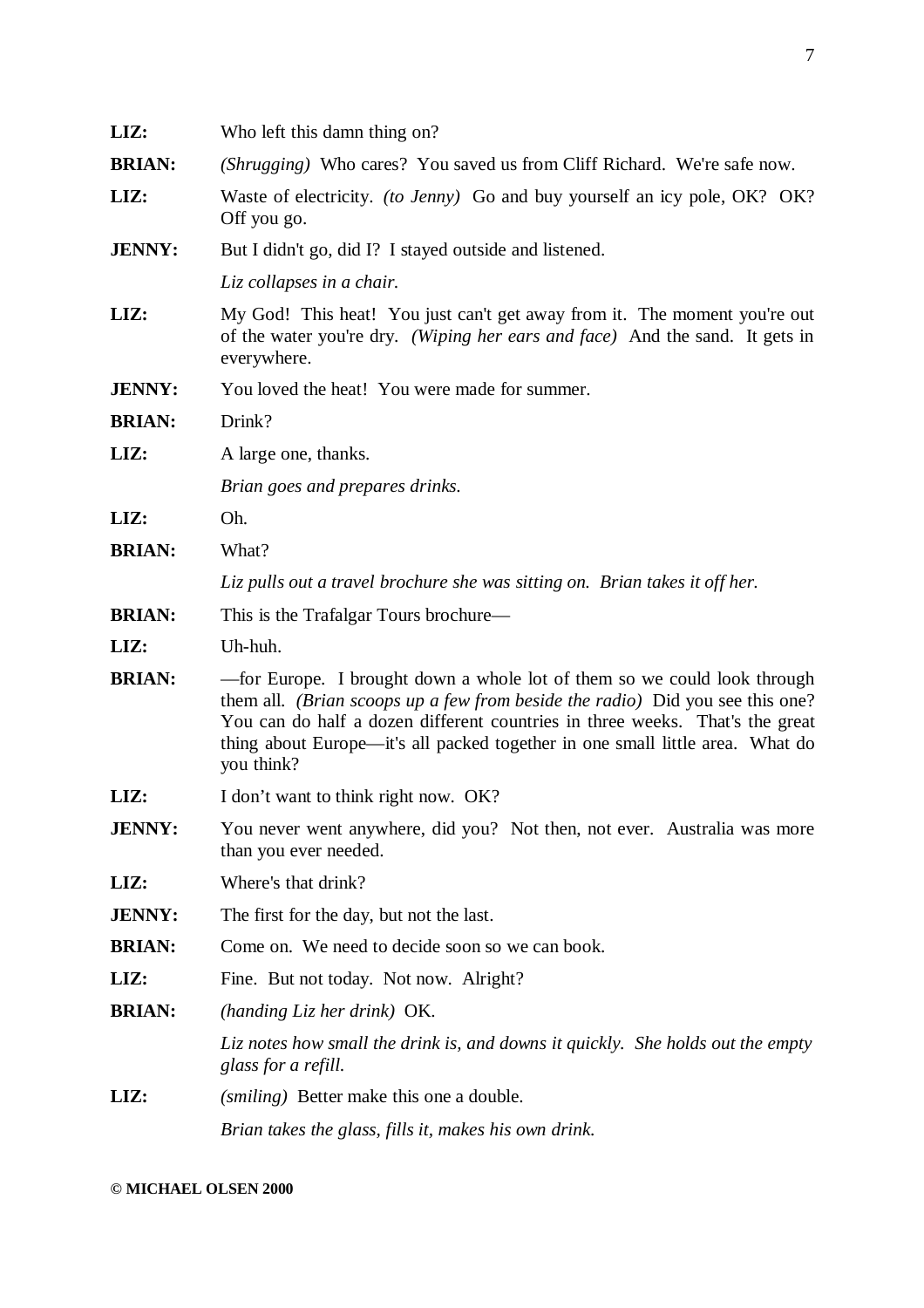| <b>BRIAN:</b> | Why did you have to go off like that?                                                                                  |
|---------------|------------------------------------------------------------------------------------------------------------------------|
| LIZ:          | Like what?                                                                                                             |
| <b>BRIAN:</b> | Go off swimming like that.                                                                                             |
| LIZ:          | Hello. It's summer. It was a great day to swim.                                                                        |
| <b>BRIAN:</b> | I really needed you on the beach, you know.                                                                            |
| LIZ:          | Oh come on. What was the matter?                                                                                       |
| <b>BRIAN:</b> | Jenny was upset. I think she might have heard what you were saying on the<br>phone.                                    |
| <b>JENNY:</b> | I did. All the times you thought I wasn't listening!                                                                   |
| LIZ:          | Why did you have to bring that mobile phone thing with you? We come down<br>here to get away from all that.            |
| <b>BRIAN:</b> | Away from George?                                                                                                      |
| LIZ:          | Of course George. The way he's been behaving you'd think we were still<br>married.                                     |
| <b>BRIAN:</b> | He's still her father.                                                                                                 |
| LIZ:          | Don't I know it. Whenever we have a spat she threatens to run back to him.<br>Drives me nuts. What did she say to you? |
| <b>BRIAN:</b> | She wanted to go live with George.                                                                                     |
| LIZ:          | What is this? Blackmail?                                                                                               |
| <b>JENNY:</b> | I learnt from the best.                                                                                                |
| <b>BRIAN:</b> | She's a very determined girl. She's got a lot of spirit. She just needs the right<br>direction.                        |
| LIZ:          | Another poor little Jenny speech.                                                                                      |
| <b>BRIAN:</b> | She's been through a lot these last few years. I just feel for her, you know?                                          |
| LIZ:          | And what do you feel for me, huh?                                                                                      |
| <b>JENNY:</b> | <i>That</i> was the question, wasn't it?                                                                               |
| <b>BRIAN:</b> | Liz.                                                                                                                   |
| LIZ:          | Well?                                                                                                                  |
| <b>BRIAN:</b> | I think you shouldn't be so hard on her all the time. You should—                                                      |
| LIZ:          | You didn't answer my question.                                                                                         |
| <b>BRIAN:</b> | I love you.                                                                                                            |
| LIZ:          | Of course.                                                                                                             |
| <b>JENNY:</b> | You could never quite believe it when someone said it, could you?                                                      |
| <b>BRIAN:</b> | Maybe you should share more things. Mother daughter things.                                                            |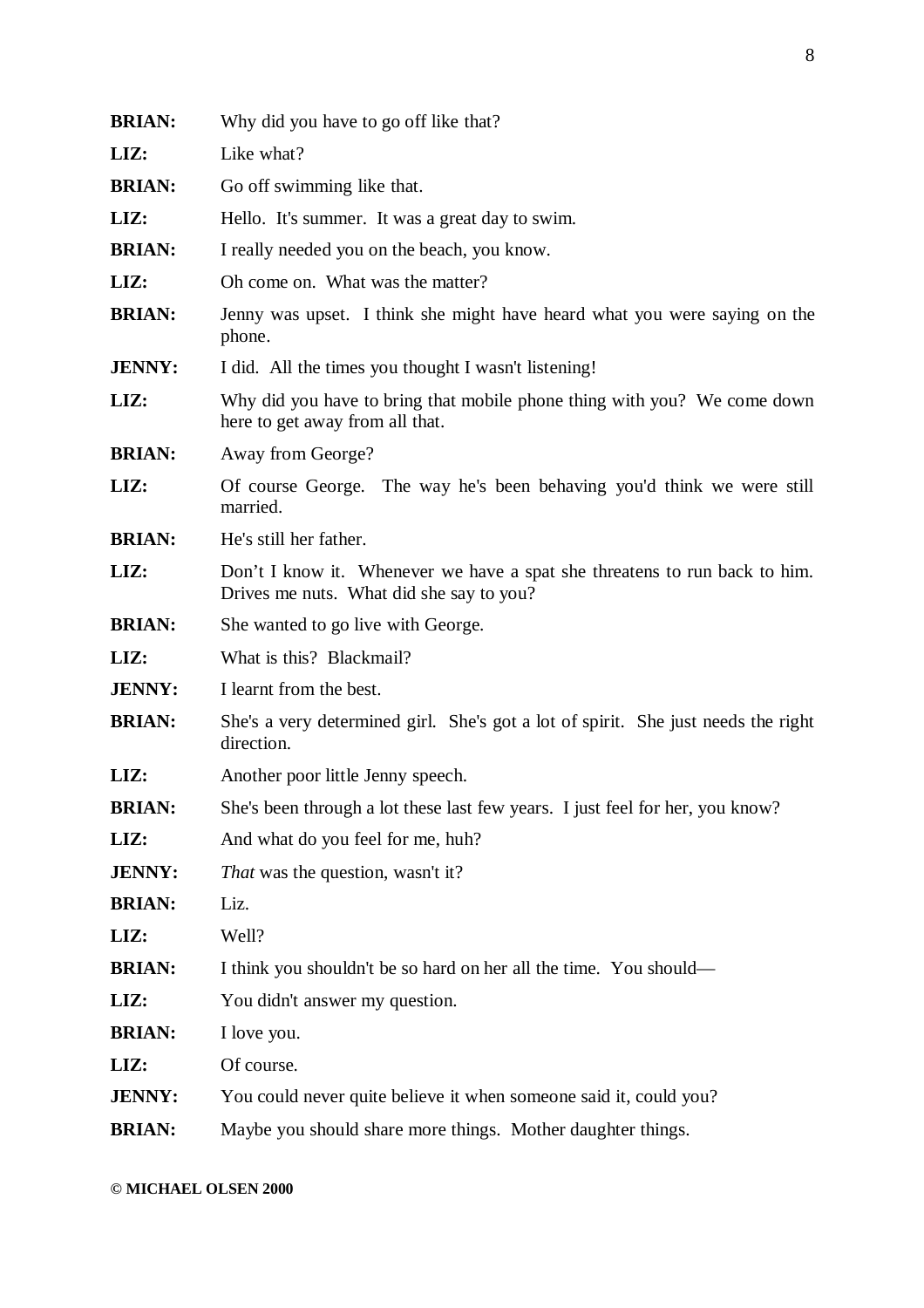| LIZ:          | She didn't want to come in for a swim.                                                                                                                                                                  |
|---------------|---------------------------------------------------------------------------------------------------------------------------------------------------------------------------------------------------------|
| <b>BRIAN:</b> | Taking a rip out beyond the breakers is not what I was thinking.                                                                                                                                        |
| LIZ:          | It's such an exhilarating experience. Why don't you come out? Get out where<br>it's calm. You just float there like a whale. All that water. It's very soothing.                                        |
| <b>JENNY:</b> | Like some underwater creature sucking energy from the sea.                                                                                                                                              |
| <b>BRIAN:</b> | I asked Jen when you were coming in, but she said she couldn't tell. You could<br>be out there for hours.                                                                                               |
| LIZ:          | I wasn't, was I?                                                                                                                                                                                        |
| <b>BRIAN:</b> | I timed you. An hour and forty-three minutes.                                                                                                                                                           |
| LIZ:          | You timed me?                                                                                                                                                                                           |
| <b>BRIAN:</b> | It was a hell of a long time.                                                                                                                                                                           |
| LIZ:          | Sounds like you had a nice time with Jen anyway.                                                                                                                                                        |
| <b>JENNY:</b> | You never saw the sandcastles, did you?                                                                                                                                                                 |
| <b>BRIAN:</b> | And another thing.                                                                                                                                                                                      |
| LIZ:          | What?                                                                                                                                                                                                   |
| <b>BRIAN:</b> | I—um—I thought, well, I couldn't be sure, but from the beach I thought I saw<br>you talking to someone out there. ( <i>Pause</i> ) You were out so far I couldn't see<br>who it was. <i>(Pause)</i> So? |
| LIZ:          | So what?                                                                                                                                                                                                |
| <b>JENNY:</b> | You were so worried about losing her.                                                                                                                                                                   |
| <b>BRIAN:</b> | Who was it?                                                                                                                                                                                             |
| <b>JENNY:</b> | In some ways you were perfectly matched.                                                                                                                                                                |
| LIZ:          | No-one.                                                                                                                                                                                                 |
| <b>BRIAN:</b> | You looked pretty close together.                                                                                                                                                                       |
| LIZ:          | I thought you said I was so far out you couldn't see me?                                                                                                                                                |
| <b>BRIAN:</b> | It helps if I squint.                                                                                                                                                                                   |
| LIZ:          | It was a surfie. He asked me what the time was.                                                                                                                                                         |
| <b>BRIAN:</b> | Oh right. Did you tell him it's 1985?                                                                                                                                                                   |
| LIZ:          | Brian!                                                                                                                                                                                                  |
| <b>BRIAN:</b> | For a moment I thought it was George.                                                                                                                                                                   |
| LIZ:          | Brian-                                                                                                                                                                                                  |
| <b>BRIAN:</b> | It was the thought of it. I got so—                                                                                                                                                                     |
| LIZ:          | He can't swim, Brian. OK? He can't swim. Funny, isn't it? If George was out<br>there with me this afternoon he was saying hello to Harold Holt.                                                         |